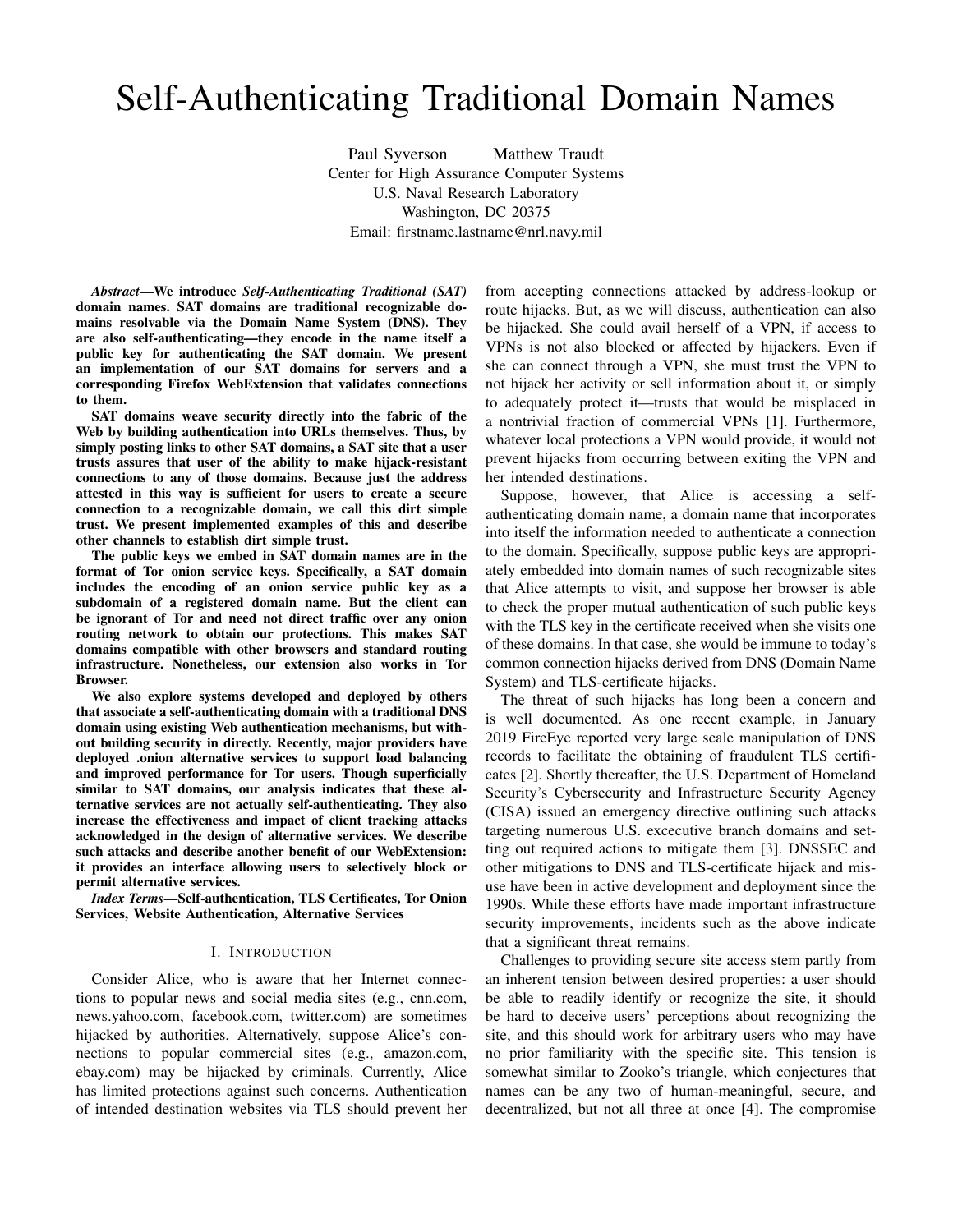solution generally accepted by the current infrastructure puts the authentication of connecting to recognizable traditional domains under the control of certificate authorities (CAs) that vouch for the binding of the domain name to the TLS key used to secure a connection. We intend to maintain existing protections but to combine them with decentralized security mechanisms. Amongst other things, this will help prevent the sorts of attacks we described above.

# *A. Contributions*

We introduce *self-authenticating traditional (SAT)* domains. These embed security directly into the URLs that comprise the nodes of the graph that is the World Wide Web, and do so in a way that counters hijack by either Certificate Authorities or someone attacking certificate issuance to perform such hijack. Nonetheless, SAT domains also incorporate meaningful, familiar names. Whether a client has linked to a SAT URL from another site or found it via a search engine, a trusted source can support hijack resistant connections to a site with a SAT address by attesting to just a meaningful displayed URL *by itself* without stating anything more than the URL, e.g., without saying anything about keys or other data. And all of this is backwards compatible with existing browsers and Web security protocols that have no awareness of SAT domain properties or mechanisms. Specific contributions set out in this paper include the following.

• We describe SAT domains and provide a specification of them. The SAT domains we describe are comprised of a traditional domain name base with a self-authenticating subdomain derived from Tor's .onion addresses. A SAT domain for the base domain example.com has the structure [onion-address].example.com; we thus also refer to the self-authenticating subdomain as an *onion subdomain*. SAT domain names are cryptographically bound to the keys that authenticate them, as well as to a DNS name, which may be familiar and recognizable by users. They are backwards compatible in that browsers with no cognizance of the offered protections will operate normally.

- We present examples of TLS Domain Validation (DV) certificates we obtained for SAT domains. We describe our implementation and deployment of corresponding SAT websites, to which we validate connection in a browser with a Firefox WebExtension for this purpose.
- We present our implementation of that Firefox Web-Extension, which checks both that the key encoded in the onion subdomain authenticates a presented TLS certificate and that the TLS certificate authenticates the onion subdomain. We describe the various checks it performs using satis.system33.pw as an example traditional domain name, together with an associated SAT domain. We make all client and server software along with supporting files and demonstration videos freely available at https://github.com/pastly/satis-selfauth-domains .
- We describe other features of the WebExtension. These include a means for validation of SAT domains in the

form of automatically updating lists. The lists are themselves provided via self-authenticating channels, and we offer a simple interface for users to select whether or not they trust a channel for attesting to SAT domain validity. The WebExtension also supports automatic rewriting of base domain URLs to their corresponding SAT domains, similar to HTTPS Everywhere [5]. In this way, they also support discovery of SAT domains.

- We describe HTTP Alternative Services that use Tor's .onion services as alternatives, for example as recently deployed by Facebook and Cloudflare. Like SAT domains, these also combine traditional domain names with self-authenticating domains. We analyze these and find, however, that they are not actually self-authenticating at all. We also discuss how they facilitate first and third party tracking and censorship. In light of this we add a feature to our WebExtension allowing users to permit or block alternative services before they are used.
- We discuss possible future developments and research directions, in particular those stemming from the novel SAT domain property of weaving security into the fabric of the Web itself.

# II. BACKGROUND AND BASIC GOALS

Our focus in this paper is authentication, assurance that a client is connecting to a destination that is intended or recognizable. Our adversary may be able to direct clients to unintended destinations, but it should not be be able to convince clients that they are connected to the URL displayed in the address bar when they are not.

# *A. Adversary model*

We are concerned with an adversary that can direct connections of clients to incorrect destinations. As in our opening example, this could be an adversary that manipulates DNS lookups for particular domains for a targeted class of users, such as those using ISPs in a particular jurisdiction. It could also be an adversary capable of BGP hijack of traffic to an IP range covering an intended destination.

Our adversary's other primary capability is to obtain fraudulent TLS certificates. In practice, this too can be accomplished in a number of different ways. The adversary might be a misbehaving Certificate Authority, in which case the CA can simply issue the fraudulent certificate itself. Alternatively the adversary might be able to attack the means by which a CA validates control of a domain when issuing a TLS certificate.

By far the most prevalent type of TLS certificate is a Domain Validation (DV) certificate. To validate domain control for issuing a DV certificate, the CA will check if the applicant can respond to a particular email message to that domain, can publish a specified DNS TXT record for that domain, or can publish a challenge nonce at a URL under that domain [6]. An adversary able to subvert any of these checks for the domain in question would be able to obtain a fraudulent TLS certificate for it. As mentioned in Section I, despite many advances such hijack is a significant threat. Note that even if DNS could not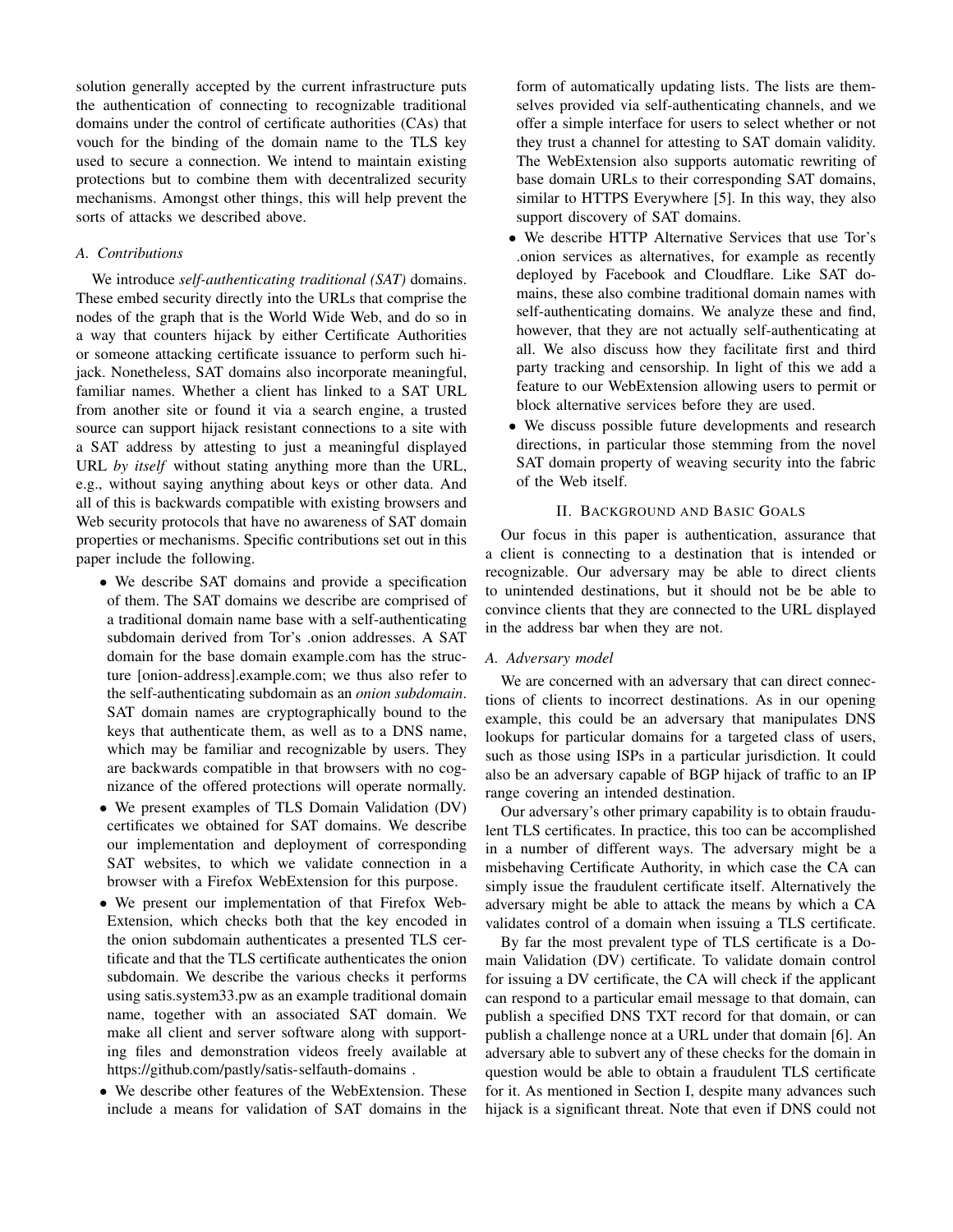be directly hijacked for fraudulent TLS certificate issuance, BGP hijack has been shown to be effective [7].

TLS certificates can also be issued under Extended Validation (EV). This requires more extensive checks of legal ownership and control over a domain. Note, however, that even if a domain has an EV certificate, an adversary capable of obtaining a DV certificate by any of the above means can still hijack TLS connections to that domain for those clients it can direct to the wrong destination. Also, because it currently remains relatively easy for an adversary to manipulate the checks a CA performs for issuance of a DV certificate, a CA that directly issues a fraudulent certificate may have plausible deniability that this was the result of external attack. We will discuss in Section VII ways in which our approach can help counter such deniability.

# *B. System Properties*

Our systems support the four following properties.

Authority-independent Authentication: No CA can usurp from a site's owner control over that site's authentication.

Dirt Simple Trust: Learning a site address (domain name) from a trusted party is itself sufficient to assure a user of her ability to securely connect to a familiar or recognizable destination.

Synergistic Backwards Compatibility: Existing Internet and Web protocols operate normally (absent attacks), and without the need for duplicated versions of content or links on sites. Names are traditional domain names as governed by DNS. Existing web security is supported and reinforced by the new mechanisms and vice versa.

Network Embedded Security: The World Wide Web is a graph comprised of nodes (URLs) and arcs between them (hyperlinks). Most existing security mechanisms are externally tacked-on to the nodes or arcs of the Web. SAT domains are Web nodes themselves, thus weaving security directly into the fabric of the Web.

These are glosses intended to convey the gist of each property. Thus, e.g., a simplification in glossing 'dirt simple trust' was to run together discovery and validation of an address by saying "learning an address" from a trusted party. But addresses are often discovered from a search result, text message, etc. that is "clicked on" rather than learned directly from a trusted party. For site addresses not learned from a relevantly trusted party, the trusted party would only be validating a site address discovered elsewhere. Nonetheless, the SAT address by itself is sufficient for a trusted party to validate it as correct: the meaningful name it contains and the contained information needed to authenticate connection to it are correctly associated with each other.

Also, SAT domains support but do not provide these properties by themselves. They rely on additional assumptions we will discuss below. For example, dirt simple trust relies on client software capable of checking properties of connections to such domain names. And, authority-independent authentication does not imply that authentication is established without any role for CAs. Rather, CAs can support site owner control over authentication, but they are unable to subjugate it.

Self-authenticating domain names obviously have advantages: As Vint Cerf recently observed, "Suppose, in lieu of domain names, one used a public key as an identifier and associated this with an Internet Protocol (IP) address. If one looked up the IP address in a registry of public key identifiers, one could then challenge the device at that IP address to show it still has the associated private key using a challenge/response protocol" [8]. And the advantages of self-authentication have long been recognized as useful more broadly than just for Internet destinations. PolicyMaker, the first trust management system, "binds public keys to predicates that describe the actions that they are trusted to sign for, rather than to the names of keyholders as in current systems" [9]. Though "current systems" was as of 1996, the previous quote from Cerf shows that providing this kind of trust for access to Internet sites remains a hope today.

# *C. Related Work*

Our discussion of existing related work focuses on whether it does or does not provide our four security properties for websites: authority-independent authentication, dirt simple trust, backwards compatibility, and network embedded security. This is summarized in Table I.

*1) Traditional domain names and certificates:* As a baseline we consider a traditional domain name (e.g., example.com) with a valid TLS certificate from a CA. Obviously the TLS certificate is an example of authentication dependent on an authority. The domain name is merely human meaningful, lacking anything that would enable a user to confirm secure connection to the site, which makes dirt simple trust impossible. As this HTTPS-protected traditional domain is our baseline, it is by definition backwards compatible with itself. Finally, traditional domain names do not embed security into the structure of the Web at either the nodes (URLs) or arcs between them. While HTTPS and TLS are majorly beneficial and important to secure network communication, they remain external to the fabric of the Web itself.

*2) Tor Onion Services:* We emphasized in Section I the value of bringing self-authentication to traditional domain names. Another important contribution of our approach, however, is that it brings traditional domain names to selfauthentication. There is a widely deployed system for selfauthenticated site access, namely Tor's .onion addresses [10]. As vetted software used by millions, adopting the format of .onion addresses within our SAT domains and using their server code for corresponding signature generation was more prudent than creating our own.

Onion services have been available via the Tor network since 2004. They have the .onion top level domain, which was reserved in an IETF standard in 2015 [11]. The current version of onion addresses are 56 characters long, comprising of a base-32 encoding of an ed25519 key, a checksum, and a version number followed by ".onion" [12]. As an example, the Qubes secure operating system's homepage is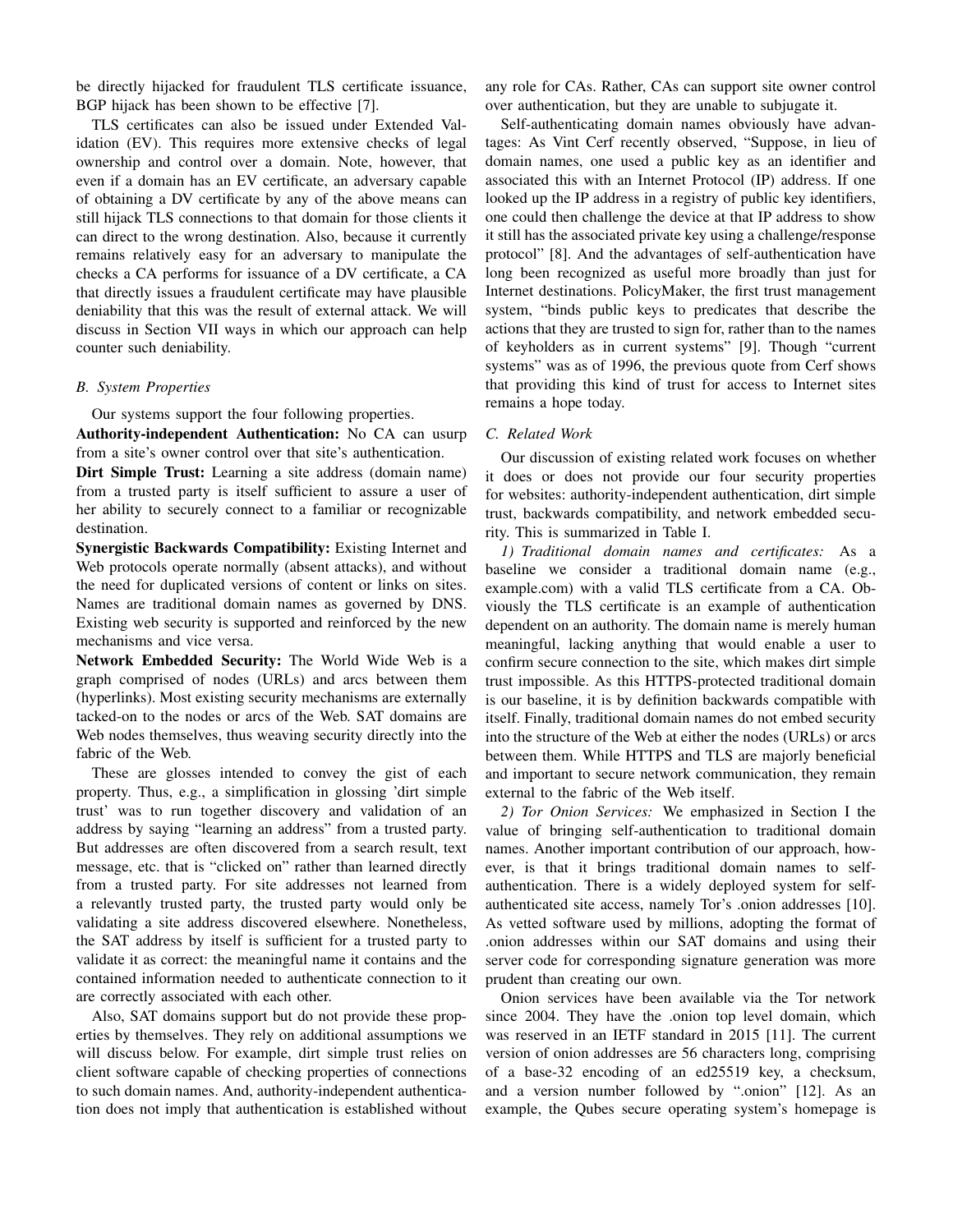|                    | Authority Independent | Dirt Simple Trust | Backwards Compatible | <b>Embedded Security</b> |
|--------------------|-----------------------|-------------------|----------------------|--------------------------|
| Traditional Domain | N                     | N                 |                      | N                        |
| onion Address      | Y                     | N                 | Y*                   | Y                        |
| YURL               | Y                     | $N^*$             | N                    | Y                        |
| onion Alt-Syc.     | N                     | N                 | Y                    | N                        |
| <b>DNSSEC/DANE</b> | N                     | N                 | $N^*$                | N                        |
| <b>HSTS</b>        | n/a                   | n/a               | Y                    | N                        |
| <b>HPKP</b>        | $Y^*$                 | N                 | Y                    | N                        |
| Cert Transparency  | N                     | N                 | Y                    | $N^*$                    |
| <b>SAT Domain</b>  | Y                     | Y                 | Y                    | Y                        |

TABLE I

SYSTEM PROPERTY GOALS PROVIDED SAT DOMAINS AND RELATED WORK. (AN ASTERISK IMPLIES A MORE SUBTLE ANSWER, DISCUSSED IN THE TEXT.)

# sik5nlgfc5qylnnsr57qrbm64zbdx6t4lreyhpon3ychmxmie

m7tioad.onion. Tor client software automatically verifies whether a connection to this address is signed by someone possessing the private key associated with the public key encoded in it. Onion addresses are thus self-authenticating, which implies authority-independence. But, authority-independent authentication is for the onion address, which is unlikely to be meaningful to users. As such, by themselves they can not provide dirt simple trust. For example, receiving the above onion address from a trusted party via a trusted channel and connecting to it would not authenticate for the user a connection to Qubes unless the user already associated that address with Qubes. How would the user know which meaningful entity she is being given the address for? The channel would have to separately convey that the onion address is bound to Qubes rather than that being implicit in the address.

We have previously described and implemented binding .onion addresses with traditional domain names via GPG signatures [13]. Though this binding could provide authority independence for meaningful, traditional domain names, it could not provide dirt simple trust: in that system, addresses by themselves are either a meaningful name or a name including the means to its own authentication, but not both at once. We later suggested integrating these using the approach described in the present paper [10].

Looking up Tor onion service directory information and communicating with Tor onion services both have some nice security properties, but they are not our focus in this paper, and the reader need not know anything about these topics to understand our work.

A major limitation on the protection onion services provide is that they are only reachable by clients running Tor. (Proxies such as Tor2web [14] can allow access to onionsites via browsers that do not direct connections over Tor. This provides broader access, but at the expense of security. For example, the user must completely trust the proxy for address lookup and address self-authentication checks and thus has virtually no authentication assurance when using them to connect to onionsites. In addition, such proxies are a simple centralized

point for tracking users' onionsite activities.)

Besides not providing dirt simple trust or being reachable by non-Tor clients, only EV certificates are currently obtainable from CAs for onion addresses. As already noted, EV certificates require a much more extensive check of association between the party to whom the certificate is issued and the domain name for which it is issued. This is generally expensive and time consuming enough that it is mainly pursued by fairly large or established enterprises, such as corporations or sites with a need to offer content in censored environments. Facebook, Cloudflare, Duckduckgo, Buzzfeed, and ProtonMail are some of the entities with TLS certificates for onion addresses. DV certificates, which are available quickly and without cost from Let's Encrypt [15], cannot be issued for onion addresses.

Because onion addresses appear meaningless to humans, an adversary could set up an onion service and try to trick users into thinking that connections to his website are, for example, to the Qubes OS website. And if the adversary brute forces an address that matches the first and last several characters of a real address, it is all the more likely to escape user notice. We were able to brute force 6 characters in 3 minutes on a single 56 core machine running an early vanity onion service generator [16]. A recent survey of Tor users showed that about half of respondents verify 9 characters or less to check if an onion address is what they expect [17]. An adversary with a better-optimized vanity onion service generator or more computing power can easily deceive these users. Previous versions of Tor onion addresses were sixteen characters long. The same survey found over half of respondents resort to memorizing their favorite 16-character onion addresses, a feat we cannot expect of users with Tor's current 56-character onion addresses.

*3) YURLs:* While .onion addresses are global and secure, they are not human meaningful. They are also limited in compatibility to those few million users accessing the Web via Tor. In contrast to meaningless .onion addresses, the YURL approach to self-authenticating Internet sites is to provide "trust management for humans" [18]. YURLs provide secure,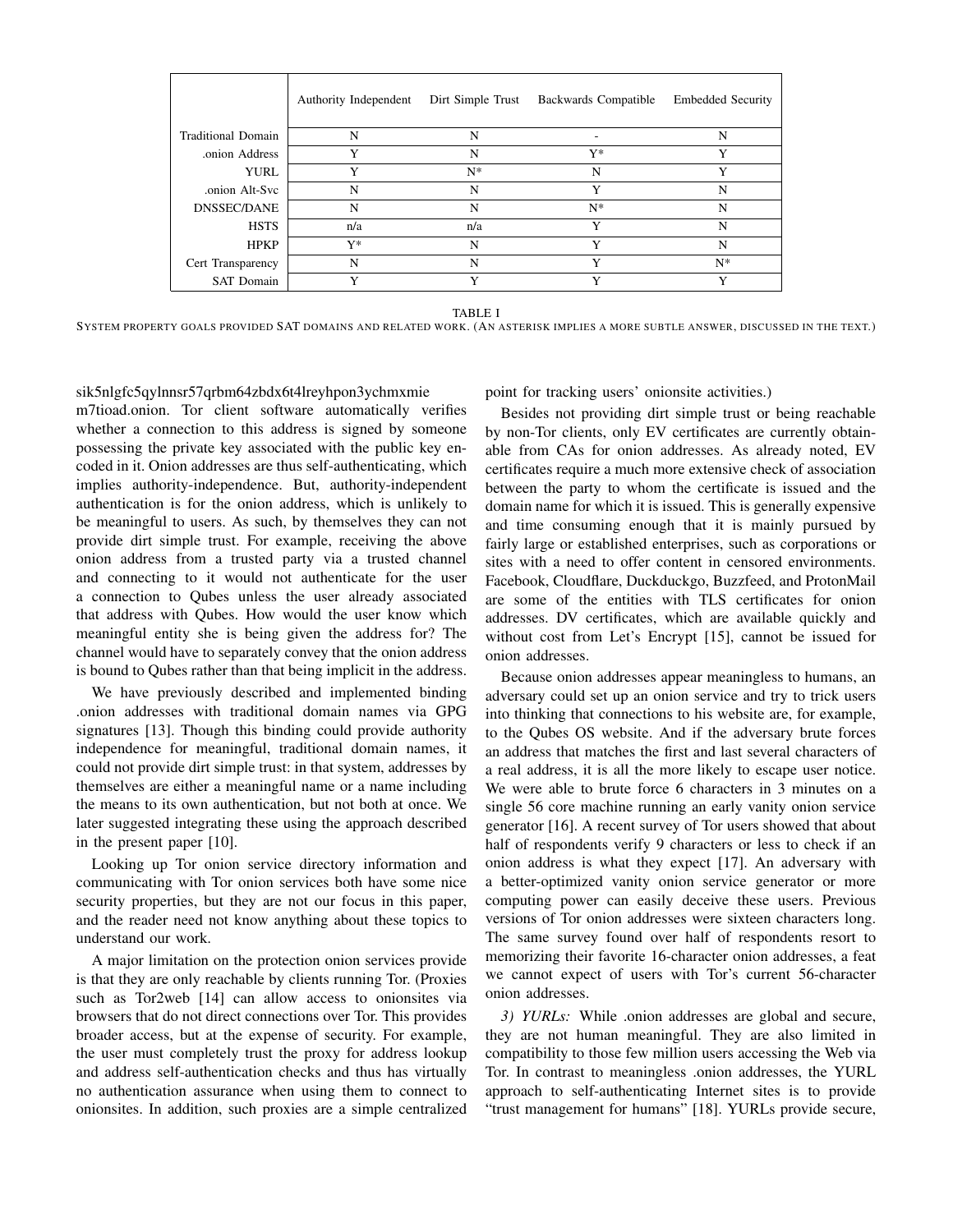human meaningful names, but they do this by abandoning globally meaningful names. The name is whatever the user locally chooses to associate with the public key. They are authority independent and are clearly not backwards compatible. (Though never significantly deployed, YURLs were intended to replace rather than synergize with traditional domain names and associated security infrastructure.) Because they only use locally meaningful names, they do not so much fail to provide dirt simple trust as consciously eschew talking about it. Nonetheless, inasmuch as YURLs do embed public keys in pointers to resources, they do embed security into Web structure. Unlike YURLs, SAT addresses support both decentralized and centralized trust establishment for traditional domain names and the ability to rely on either one or on the strength that comes from appropriately combining the two.

*4) Onion Services as Alternative Services:* The HTTP Alternative Services (alt-svc) IETF standard permits servers to suggest to connecting clients an alternative network location (and possibly protocol) to be used when connecting to the origin server. "Alternative services do not replace or change the origin for any given resource; in general, they are not visible to the software 'above' the access mechanism. The alternative service is essentially alternative routing information that can also be used to reach the origin in the same way that DNS CNAME or SRV records define routing information at the name resolution level." [19]. Unlike HSTS and HPKP, which will be discussed presently, alt-svc settings are only established via headers sent by the origin server: there is no preload list, and clients must thus contact a server initially to be rerouted to the alternative service. Also unlike HSTS and HPKP, alternative services are intended to be optional. Clients generally should follow an alt-svc header if possible, but are not required to do so. As noted above, a user connecting to https://foo.com/ and rerouted to an alternative service will continue to see https://foo.com/ in the URL bar, and the TLS protection is essentially the same. (Thus the alternative service must have access to the same keys needed to authenticate a connection to foo.com as the origin server.)

Recently, some prominent Internet destinations, notably Facebook and Cloudflare, have begun using alt-svc headers to route visitors who are coming over Tor to onion services. A user connecting to, e.g., facebook.com via Tor Browser, will be rerouted for subsequent connections to the .onion address given in the alt-svc header, though this will essentially still appear to be a connection to facebook.com. Subsequent lookup should also be via Tor's onion service directory system. The initial connection, however, will be to Facebook's server as normally resolved by DNS for requests coming from the network location of that initial connection's Tor exit relay.

Alternative onion services have the potential to enhance usability for Tor users, although by their nature there is no simple way for a user to know if she is getting their protections or not. Consequently, when used by themselves they undermine the self-authentication that onion addresses provide. Thus, though they combine onion addresses with traditional domain names, they do so in a way that provides neither authority independence, dirt simple trust, nor Web embedded security. We will discuss other security aspects of .onion alt services in Section VI.

*5) DNSSEC and DANE:* The IETF's Domain Name System Security Extensions (DNSSEC) is a suite of specifications that add authentication and data integrity to DNS [20]. DNSSEC has achieved somewhat significant adoption: the root zone adopted it in the summer of 2010 [21] and about 8% of clients were using DNSSEC to some extent as of 2013 thanks primarily to Google's public DNS resolver [22]. Because the root zone and many TLDs support DNSSEC, domain owners can create proper chains of trust to the trusted root and disallow an adversary from forging responses from authoritative servers in the chain. DNSSEC protects name resolution no matter what application layer protocol is in use. Users have no obvious way of knowing whether their DNS lookups are protected by DNSSEC or not.

DANE [23] is a protocol that uses DNSSEC to give domain name owners control over which TLS certificates are allowed to be presented to users visiting their domains. They can specify that clients should only trust a specific certificate, certificates issued by a specific CA, or certificates passing validation under a specific trust anchor.

DNSSEC and DANE do not provide authority-independent authentication as they generally depend on TLS keys and CAs for authentication. They potentially provide something in the direction of dirt simple trust for users with a properly working DNSSEC-validating resolver and who know the domain they're resolving should be protected by DNSSEC. But, as noted above, there is currently no way for users to know this. In theory, clients who know nothing about DNSSEC/DANE can simply ignore these special DNS records, so the protocols are potentially backwards compatible. In practice, significant fractions of clients were found unable to resolve addresses at all for domains with DNSSEC deployed in a 2013 study [24]. Incentives and deployment issues continue to plague DNSSEC, with only three percent of domains worldwide adopting [25]. DNSSEC and DANE do not embed security into the Web, but for sites adopting them and clients properly configured to use them they do counter the DNS-based attacks that an adversary might use for carrying out the attacks we address.

*6) HSTS and HPKP:* HTTP Strict Transport Security (HSTS) is built into all major browsers, is widely adopted by site owners large and small, and its adoption continues to expand. In addition to a preload list shipped with browsers, dynamic HSTS enables web servers to send to clients a special HTTP header indicating that the clients should continue to use HTTPS for all requests to the current domain for a given length of time. If a client is unable to establish a secure HTTPS connection to the server, the browser will fail hard and safe, disallowing the user from visiting the site until the problem is resolved. HSTS provides significant security gains for users; however, it gives third parties the ability to track and censor users via the pushing of header state that is not blockable by any current browsers and is harder to detect or remove than cookies [26].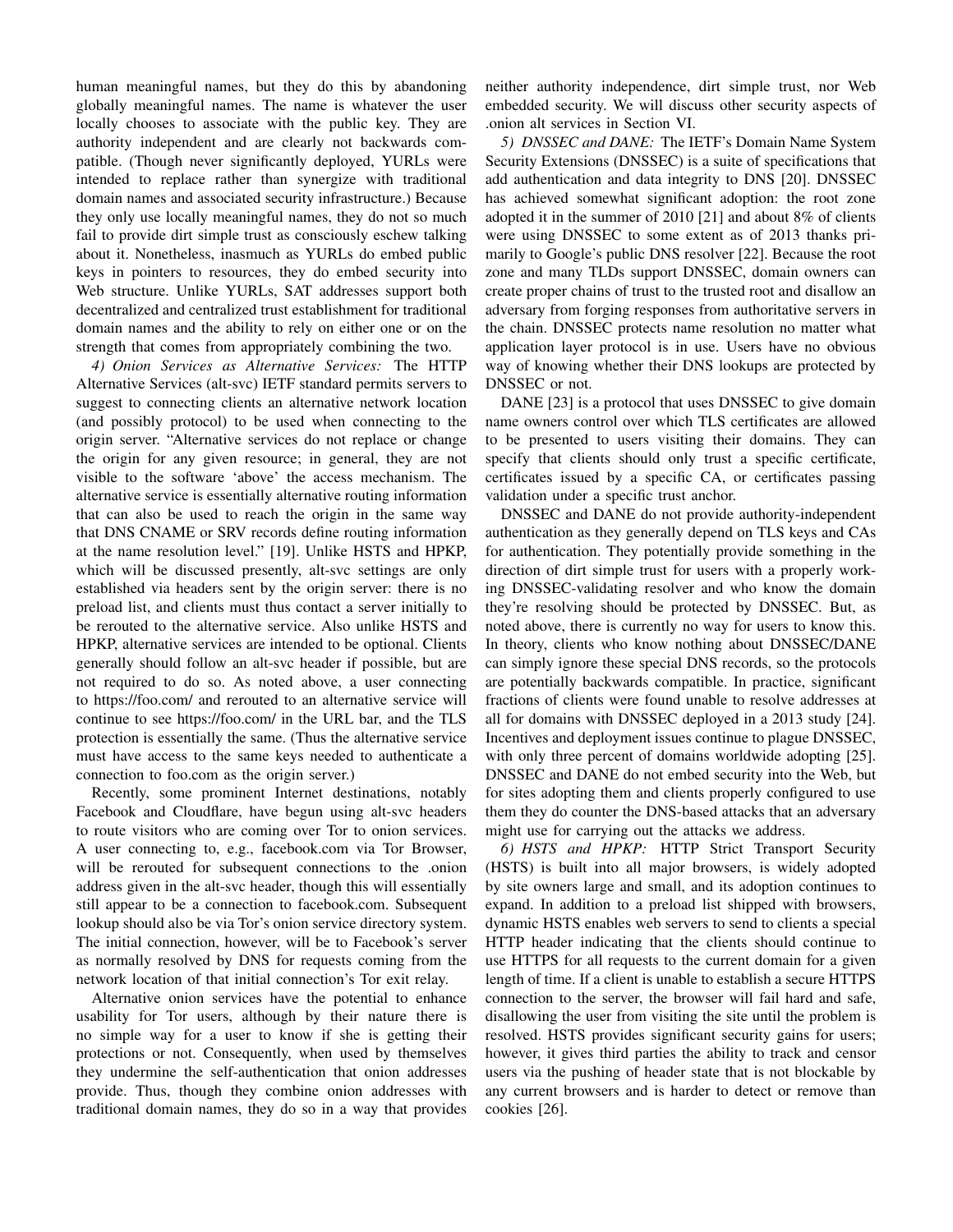HTTP Public Key Pinning (HPKP) allows web servers to send a similar HTTP header to clients, instructing them to only trust certain TLS certificates when visiting the server. This gives site owners control over secure site access not subject to CA hijack *once a client has visited a site and pinned the correct key(s) for it*. Dynamic HSTS and HPKP both require trust on first use (TOFU).

Once HPKP pins the correct key, this establishes authorityindependent authentication of the website, even though the public key is from a TLS certificate likely signed by a CA. HPKP does not provide dirt simple trust because the user requires additional information (the correct key). It is backwards compatible because client software ignorant of HPKP headers will just ignore them. While HPKP does enable TOFU for TLS certificates, this is merely tacking on security as opposed to embedding it into the Web.

*7) Certificate Transparency:* Certificate Transparency (CT) is an initiative spearheaded by Google that supports auditing and monitoring the issuance of certificates [27]. CT provides publicly auditable append-only logs (cryptographically verifiable lists of issued certificates) operated by entities such as Google and DigiCert, as well as monitors that check log servers for suspiciously issued certificates, and auditors embeded in client software such as browsers. Major organizations and companies can be expected to set up monitors due to their self-interest in keeping track of what certificates exist for their domains, to detect issuance of malicious certificates, and to report incidents or take appropriate actions.

Though CT does not directly support authority independence, its record of issued certificates potentially provides incentive against CAs intentionally issuing fraudulent certificates to avoid the consequences of such misbehavior. Although, as noted above, for DV certificate issuance the plausibility of hijacked validation of domain control remains real enough that malicious CA behavior is neither necessary nor easily proved in general even if fraudulent certificates are discovered. CT does not support dirt simple trust. It also does not directly provide Web embedded security as we have defined it (security built into URLs or links). But, it does build logging into certificate issuance. In a future where CAs require (automated) proof of ownership of the private key corresponding to the selfauthenticating key in a SAT domain, DV cert issuance becomes harder to hijack. In the case of fraudulent certificates for a particular SAT domain, CT logs would then provide evidence of CA misbehavior that is no longer easy to plausibly deny.

CT is backwards compatible with existing infrastructure. As of April 2018, Chrome acts as a simple auditor, requiring that TLS certificates are accompanied by signed commitmentments from CT logs to include the certificate [28]. In October 2018, Safari similarly began requiring for all TLS connections such commitments from CT logs [29]. Mozilla "supports the objective", but has no concrete plans to make Firefox require commitment to certificate presence in CT logs at this time [30].

# III. SAT DOMAIN DESIGN

A self-authenticating domain name is one that incorporates into itself the information needed to authenticate a connection to the domain. A self-authenticating traditional (SAT) domain name therefore starts as a traditional domain such as example.com that also somehow binds to itself everything needed for self-authentication.

# *A. Strawman Design*

A SAT domain needs a way to bind a self-authenticating identity (i.e., a key that a client expects from the URL to which it is connecting and that a website can prove it possesses) to its traditional cryptographic identity (created by the issuance of a TLS certificate by some trusted certificate authority). As the website already possesses a TLS key, it might make sense to use it for self-authentication too.

Suppose domain example.com has a TLS certificate with fingerprint ABCDEF. When referencing resources on their domain, the site owner could provide hyperlinks to ABCDEF. cert.example.com and instruct clients to verify the certificate they are presented with is ABCDEF. Browsers could be taught to recognize domains in this form as special, and they could require communication with these domains to be protected by a TLS connection with a valid TLS certificate with the fingerprint encoded in the name. This scheme would successfully bring self-authentication to traditional domain names and would be a valid SAT domain design.

- Notwithstanding the fact that an authority issued the TLS certificate to the site owner in the first place, no authority can prevent the site owner from using it for self-authentication.
- Names in this form enable dirt simple trust, as learning the name over a secure channel from a trusted party is enough to ensure secure connection to the recognizable destination example.com.
- Backwards compatibility is maintained: client software ignorant of these additional checks it should be performing will simply not perform the checks and be no more or less secure than before.
- The names themselves bootstrap properties for a secure connection, which weaves security directly into the Web.

This design is too inflexible, however. Site owners may want to use a variety of TLS certificates because, for example, they have data centers all over the world for load balancing purposes and want to limit the damage of accidentally leaking any one TLS private key. With this design they would no longer be able to have a single canonical name for their website, consequently making linking to their own site while maintaining load balancing difficult, if not impossible.

Furthermore, site owners would no longer be able to rotate their TLS certificates without invalidating links to their website all over the Web. We expect this to be unacceptable for certificates with lifetimes measured in years, but especially so for the 90-day certificates from the increasingly popular CA Let's Encrypt.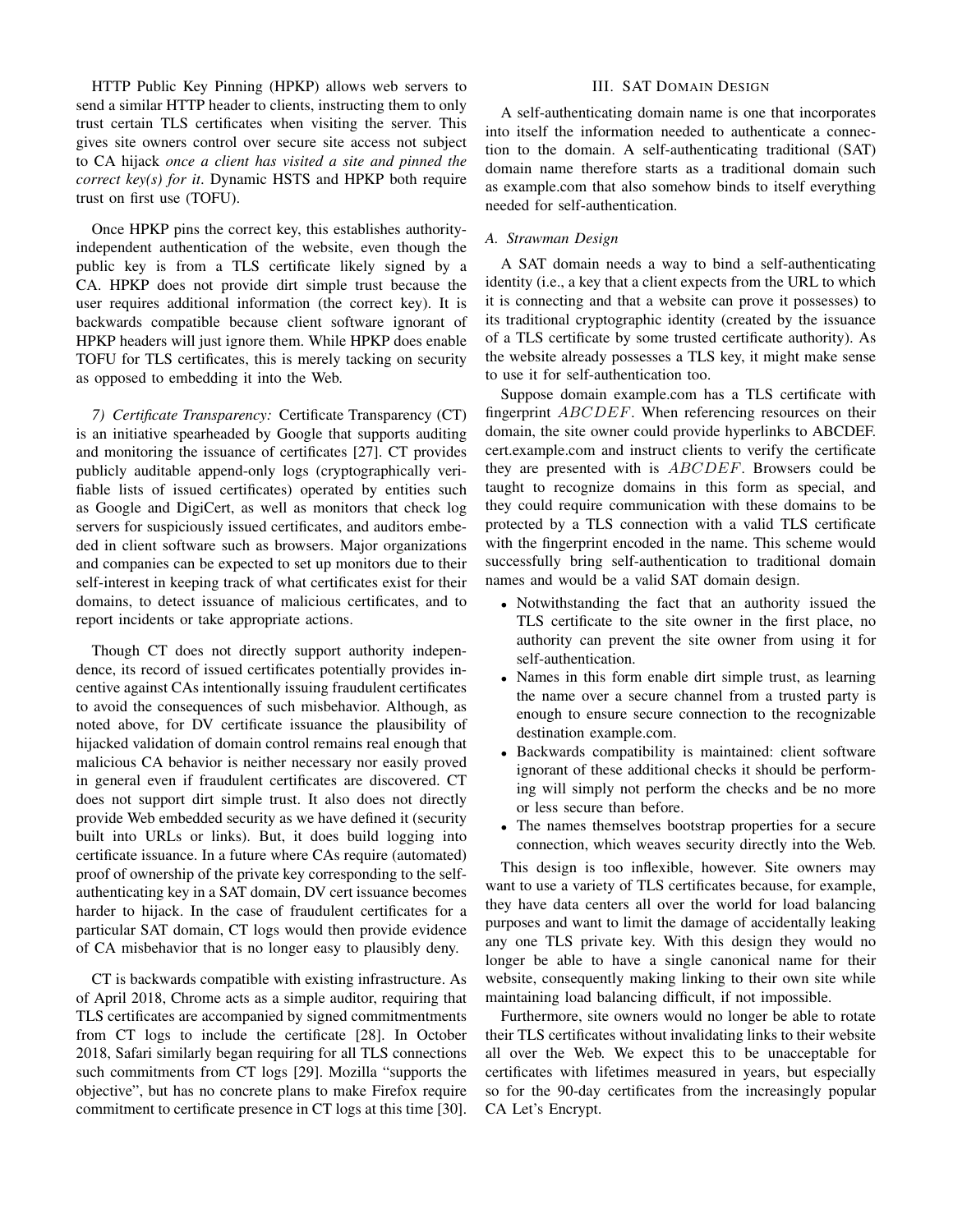For these reasons, an identity key not directly and irrevocably tied to a specific TLS certificate is desired.

# *B. Design*

Our SAT domain design has site owners generate an ed25519 key, encode its public part, and prepend it to their traditional domain. To support future integration with Tor onion services as well as take advantage of existing cryptographic software, we use Tor's onion addresses, and encode their ed25519 public key in the same way as Tor. As a working example, we have set up a website for the domain satis.system33.pw, and created an onion address for it. Similar to the strawman design, the DNS-resolvable domain name for this site simply prepends the onion address as a subdomain, namely, hllvtjcjomneltczwespyle2ihuaq5hy pqaavn3is6a7t2dojuaa6rydonion.satis.system33.pw. This is the self-authenticating traditional (SAT) domain name associated with the base domain satis.system33.pw.

Since this design involves two different keys, the keys need to both bind themselves with the other. To bind the TLS key towards the ed25519 SAT domain key, we can simply include both the SAT domain and its traditional domain part in the TLS certificate. The standard TLS extension *Subject Alternative Name* (SAN) allows more than one domain name to be listed in a certificate.

To bind the ed25519 SAT domain key towards the TLS key, the site owner periodically signs messages indicating it wants to be bound to a specific TLS certificate and configures their Web server to include this message as a new HTTP header in response to all client requests. This completes the binding of a self-authenticating identity to a traditional identity with fewer downsides than the strawman design:

- No authority is involved in the process of the Web server authenticating itself to clients using the ed25519 encoded in its SAT domain.
- SAT domain names securely learned from a trusted party enable dirt simple trust.
- Browsers unaware of SAT domain protections will connect as normal and simply ignore the additional HTTP header, leaving users to be no more or less secure.
- SAT domain names embed security directly into the Web instead of simply tacking it on.

Site owners are free to use as many different TLS certificates as they wish as long as they also provide a signed message from their ed25519 key indicating the client should expect the given TLS certificate. Likewise they may rotate their TLS certificate as frequently as desired without ever having to change the hyperlinks to their site scattered all over the Web.

Our SAT domain design may seem similar to HTTP Public Key Pinning (HPKP) [31], as both effectively pin a specific public key. However, HPKP requires trust on first use and raises tracking and censorship concerns that SAT domains avoid [32]. Onion service protocols also allow identity private keys to be kept offline and only used to effectively delegate to signing keys, which makes them less vulnerable to theft or disclosure [12], though this is not yet implemented or deployed at time of writing. And, as noted above, HPKP supports neither dirt simple trust nor Web embedded security.

## IV. IMPLEMENTATION

To implement our SAT domain design, only simple Web server configuration changes and software to generate ed25519 signatures are required on the server side, and the client side is entirely implemented in a Firefox WebExtension. We start this section with describing the necessary server side changes, proceed to describing the client browser extension, and finish with a security relaxation we optionally allow in our implementation in order to more easily facilitate adoption of SAT domains.

# *A. Server Implementation*

We made simple additions to the Tor daemon software so that it generates the required signatures with the ed25519 key associated with an onion service. Tor makes a signature over the following data.

- A magic string
- A timestamp indicating the middle of a signature validity window
- Width of the signature validity window, in seconds
- A nonce
- The SAT domain name
- The fingerprint of the TLS certificate with which the domain should be associated.

Tor appends its signature to the end of the above data and writes everything to a file. These files are about 250 bytes in size (depending on the length of the SAT domain name). Tor regenerates this file periodically on an interval shorter than the signature validity period. Our implementation defaults to having a validity window of 7 days and to regenerating this file every 3 days, though these times are configurable.

A script runs every few hours that reads the file Tor creates, encodes the contents with base64, and configures the Web server to add the base64-encoded data as an HTTP header in its responses. Browsers ignore the header unless they have our extension installed. Popular Web servers such as Nginx and Apache support the simple configuration option necessary.

Because generating an ed25519 signature is relatively cheap, only needs to be done once every few days, and is performed on less than a kilobyte of data, the additional serverside cryptographic activity is negligible and not worth evaluating. We also expect the overhead from periodic reading of the signature file and updating of the Web server configuration to be negligible and on the order of regular server maintenance tasks, such as log rotation, thus not worth evaluating.

# *B. Client Implementation*

We implemented a WebExtension that runs in Firefox 63 and newer. However, ultimately the authentication it provides is probably best incorporated directly in the browser rather than in an extension.

First of all, the extension does nothing to change normal browser TLS certificate checks. If the certificate is not trusted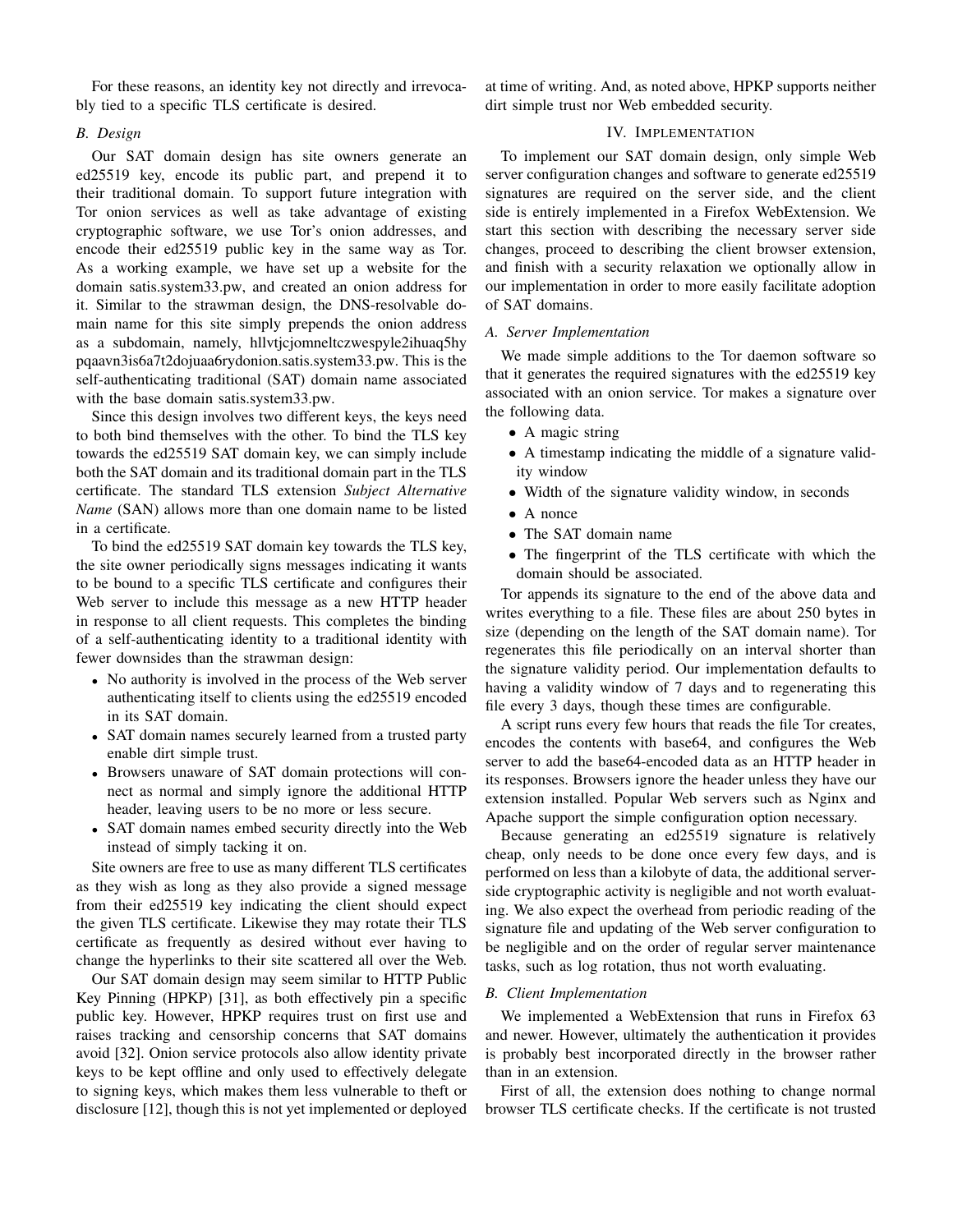by the browser for any reason, the browser will halt the connection as usual. Only if the browser trusts the certificate does the connection proceed. At this point our extension performs the following checks.

- Is the user visiting a domain name formatted as a selfauthenticating name (does it start with a string formatted as an onion address)? If not, it stops and returns control to the browser.
- Does the TLS certificate indicate an intended connection between the base domain name and the SAT domain name? Using our running example, it checks if both satis. system33.pw and hllvtjcjomneltczwespyle2ihuaq5hypqa avn3is6a7t2dojuaa6rydonion.satis.system33.pw are listed in the Subject or SAN fields of the certificate.
- Is there an HTTP header containing data signed by the ed25519 key encoded in the domain?
- Is the current time within the signature validity window from the signed data, is the domain the client is visiting the same as the one in the signed data, and is the fingerprint of the server's TLS certificate the same as the fingerprint in the signed data?

If all checks pass, the connection completes as usual for a secure TLS connection that is now also self-authenticated. Other than the first one, all checks fail hard and safe, producing an error message such as in Figure 1. These checks are fast enough to be imperceptible.



Fig. 1. SAT header signature failure

# *C. Deployment Rollout Trade-off*

For a domain to offer a SAT version of itself there are three primary requirements: it must configure its Web server to respond to requests to the SAT domain, it must obtain and offer a TLS certificate containing both the SAT domain and its base domain, and it must support the production and offering of onion-cert credentials—signed HTTP headers in which the onion address effectively authenticates the TLS certificate.

An institution may find that obtaining a new TLS certificate is the hardest requirement for setting up a testbed deployment of a SAT domain for their website, but they may already have a certificate containing an appropriate wildcard. We thus relax the requirement for including the SAT domain in the certificate in order to facilitate initial adoption of SAT websites. As normal, if the wildcard \*.example.com is present in the TLS certificate, the browser allows a TLS connection to [onion-address].example.com. Our extension will then perform all the same checks as above, except for requiring the inclusion of the SAT domain in the TLS certificate.

The relaxation gives up any public logging or validation of that binding by Certificate Transparency [33] or similar mechanisms. It also means that, under the relaxed checks, anyone able to fraudulently obtain a certificate for \*.foo.com can set up and authenticate a SAT domain for the base foo.com using any onion address for which they know the private key. This won't fool anyone who already has the correct SAT domain for foo.com and is checking for it, but it is a valid concern. We will discuss mitigations in the next section. Still, given the advantage of incorporation into Certificate Transparency logs and for greater security in other respects, we intend this relaxation to be a temporary trade-off to be phased out as adoption becomes more widespread and standard.

# V. DIRT SIMPLE TRUST

Recall the example with which we started: Alice knows she is a likely victim of certificate hijack when connecting to all or some destinations. Nonetheless, if she already knows the SAT domain of her destination website, then she is guaranteed protection from the adversary described in Section II-A. An adversary that performs a DNS or BGP hijack against her and that obtains a TLS certificate that her browser would trust will still lack the ed25519 identity key needed for the SAT domain's self-authentication header, causing Alice's browser to fail safe and refuse the connection. But if she doesn't already know her destination's SAT domain, she needs a secure way to obtain it. Alternatively, if she has found a SAT domain for her intended destination via a search query or visit to an untrusted Web page, she needs a secure way to establish that it is the proper SAT domain for her destination.

If she knows and trusts Tom, who controls foo.com, and she has a way to receive authenticated messages from him, then he can give her the SAT address for foo.com over that channel. If she keeps track of this SAT domain somehow (as a toy example, in a bookmark), then her connections to it cannot be hijacked even if her WebExtension is operating under the rollout relaxation and he only has a wildcard certificate. He might give this SAT address to her on a business card, in a GPG signed message, in a link sent over a secure messaging application like Signal, etc. This is already a usable security win for many use cases. People at significant risk may not readily be in a position to learn about and properly employ the security they need, or they may simply slip up operationally. Requiring only a way to receive an address (and having properly functioning software) is both easier and less prone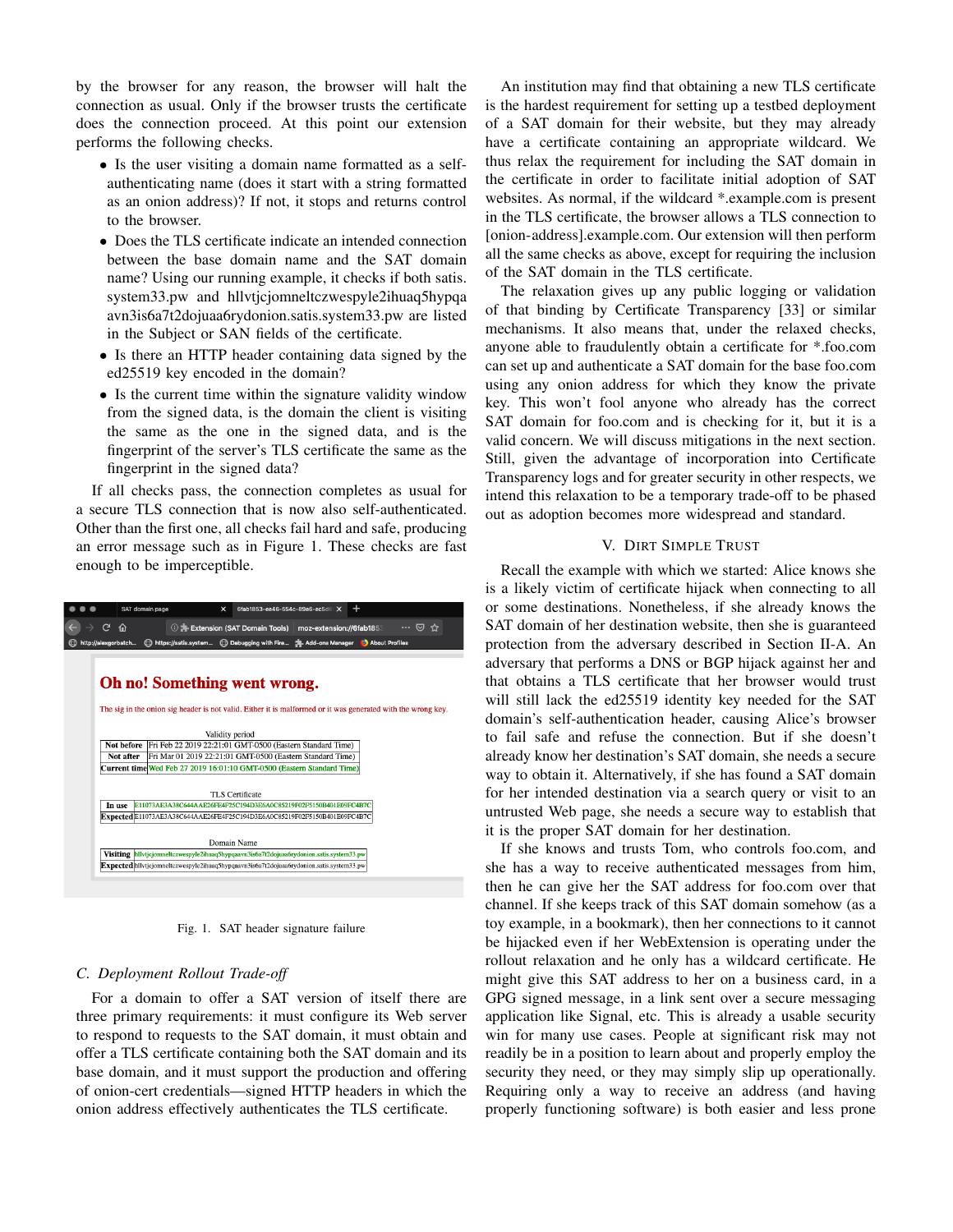to error than, e.g., the Qubes .onion address scenario from the Section II-C2.

This baseline example of dirt simple trust has obvious scalability and usability concerns. Most notably, it requires Alice to set up secure communication channels with the owner of every website she intends to visit, which seems tautological (why not simply use those secure channels to actually visit the website?). We now describe ways to make dirt simple trust more usable and scalable while maintaining the fundamental element: a trusted party conveying or validating in one address a meaningful name indicating a destination and sufficient information to authenticate connection to it. Journalists and individuals who work with technologically-unsophisticated users significantly at risk from site-authentication hijack have told us this would be a valuable advantage in protecting such users and their communications.

As a first step to addressing these, imagine Alice also trusts Tom to properly validate the binding of other SAT domains to their base domains: Tom communicates over an authenticated channel with people he knows to control those base domains, verifies possession of appropriate keys, etc. He attests to such binding, and does so over a channel Alice trusts to authenticate Tom. These attestations should only be about such binding. If Tom is attesting about, say, cnn.com, he should not be implying anything about the accuracy of their reporting or quality of their editorial policy. To make clear that we are only describing attestation about binding of a SAT domain and nothing else, we will refer to it henceforth as *sattestation*.

For the original example of Alice trying to reach news and social media domains, Tom can provide Alice the SAT domain for some news reliability and safety organization, for example, Freedom of the Press Foundation or the Berkman Klein Center for Internet & Society. If Freedom of the Press Foundation's SAT domain sattests for the SAT domains of various news sites, Alice can use their sattestation to be assured her connections to CNN, Yahoo News, Facebook, Twitter, etc. are free from hijack—provided Alice trusts the sattesting organization. *All that needs to be communicated to Alice to establish this protection is domain names*: first the SAT domain of the sattesting organization, and upon successfully visiting that sattestor's SAT domain, the SAT domains for which it sattests. Note the dirt-simple requirement of just an address makes things simple and less error prone for the sattestor—as well as for the user and client. We have implemented SATdomain-based sattestation in our WebExtension.

We emphasize that our sattestation lists do not automatically provide transitive trust à la PGP. While a PGP-esque system would instruct Alice to trust a SAT domain for CNN if, e.g., its mean shortest sattestation distance from her SAT domain is low enough, sattestation lists only provide "one layer" of trust. Tom's sattestation of the Freedom of the Press Foundation's SAT address does not by itself give Alice grounds to trust the SAT addresses on that organization's sattestation list. To correctly trust those SAT addresses, Alice would either have to independently trust the Freedom of the Press Foundation's ability and integrity to do sattestations, or she would have to separately trust Tom if he also asserts their trustworthiness in doing sattestations. And if she has established that trust, it does not provide grounds to further trust sattestations by any SAT domain on Freedom of the Press Foundation's sattestation list.

## *A. Sattestation Lists Implementation*

| <b>Personal list</b><br>Use rewrites<br><b>Base domain</b> | D : Extension (SAT Domain Tools)<br>http://alexgorbatch ( https://satis.system ( Debugging with Fire [ J - Add-ons Manager ( ) About Profiles<br><b>Attested SAT mapping lists</b> | moz-extension://ab9f5140-b0f8-4 |                                                                                                                    | … ☺ ☆                                                                                                |                                                                                                      | <b>III</b> 11 6 |  |
|------------------------------------------------------------|------------------------------------------------------------------------------------------------------------------------------------------------------------------------------------|---------------------------------|--------------------------------------------------------------------------------------------------------------------|------------------------------------------------------------------------------------------------------|------------------------------------------------------------------------------------------------------|-----------------|--|
|                                                            |                                                                                                                                                                                    |                                 |                                                                                                                    |                                                                                                      |                                                                                                      |                 |  |
|                                                            |                                                                                                                                                                                    |                                 |                                                                                                                    |                                                                                                      |                                                                                                      |                 |  |
|                                                            |                                                                                                                                                                                    |                                 |                                                                                                                    |                                                                                                      |                                                                                                      |                 |  |
|                                                            |                                                                                                                                                                                    |                                 |                                                                                                                    |                                                                                                      |                                                                                                      |                 |  |
|                                                            |                                                                                                                                                                                    |                                 |                                                                                                                    |                                                                                                      |                                                                                                      |                 |  |
|                                                            |                                                                                                                                                                                    |                                 |                                                                                                                    |                                                                                                      |                                                                                                      |                 |  |
|                                                            |                                                                                                                                                                                    | <b>SAT</b> domain               |                                                                                                                    |                                                                                                      |                                                                                                      |                 |  |
|                                                            | xqi3za6pu7o52f5kamrkcgjhy2eumn7flzc7sgb7ofussdj7ywqelqqdonion.allium.xyz                                                                                                           |                                 |                                                                                                                    | Delete x                                                                                             |                                                                                                      |                 |  |
| aaaaaaaaonion.foo.com<br>Add                               |                                                                                                                                                                                    |                                 |                                                                                                                    |                                                                                                      |                                                                                                      |                 |  |
|                                                            |                                                                                                                                                                                    |                                 |                                                                                                                    |                                                                                                      |                                                                                                      |                 |  |
|                                                            |                                                                                                                                                                                    |                                 |                                                                                                                    |                                                                                                      |                                                                                                      |                 |  |
|                                                            |                                                                                                                                                                                    |                                 |                                                                                                                    |                                                                                                      |                                                                                                      |                 |  |
|                                                            | Set                                                                                                                                                                                |                                 |                                                                                                                    |                                                                                                      |                                                                                                      |                 |  |
|                                                            |                                                                                                                                                                                    |                                 |                                                                                                                    |                                                                                                      |                                                                                                      |                 |  |
|                                                            |                                                                                                                                                                                    |                                 |                                                                                                                    |                                                                                                      |                                                                                                      |                 |  |
|                                                            |                                                                                                                                                                                    |                                 |                                                                                                                    |                                                                                                      |                                                                                                      |                 |  |
|                                                            |                                                                                                                                                                                    |                                 |                                                                                                                    |                                                                                                      |                                                                                                      |                 |  |
|                                                            |                                                                                                                                                                                    |                                 | · satis.system33.pw has SAT domain hllvticjomneltczwespyle2ihuaq5hypqaavn3is6a7t2dojuaa6rydonion.satis.system33.pw | - allium.xvz has SAT domain xqi3za6pu7o52f5kamrkcgihy2eumn7flzc7sgb7ofussdj7ywqelqqdonion.allium.xvz |                                                                                                      |                 |  |
|                                                            | Lists you've trusted<br>List satis.system33.pw<br>List name satis.system33.pw<br>Is trusted a<br>Is enabled $\Box$<br>Use rewrites $\Box$<br>Delete this list                      |                                 | Last updated: Thu Feb 28 2019 14:54:24 GMT-0500 (Eastern Standard Time)                                            |                                                                                                      | Source URL: https://hllvtjcjomneltczwespyle2ihuaq5hypqaavn3is6a7t2dojuaa6rydonion.satis.system33.pw/ |                 |  |

Fig. 2. List of trusted SAT domain lists

As shown in Figure 2, our WebExtension records sattestation lists that the user comes across while browsing the Web, and provides a checkbox for her to indicate which sattestation lists she trusts. (They default to untrusted.) Elsewhere there is a settings checkbox that only permits connections to SAT domains if they are sattested by a trusted source. If Alice checks this box and has at least one SAT list marked as trusted, then even in the case that an adversary obtained a fraudulent certificate for a SAT domain of, e.g., cnn.com, her browser would not permit connection to that domain and would warn her accordingly. Note that even without requiring sattestation, this fraudulent certificate would have to be for a different SAT domain than the one CNN themselves set up; otherwise her browser would detect the failure to provide an appropriate signature header.

The sattestation list component of our WebExtension is also automated: it will periodically update any known list. The last simplifying usability element of dirt simple trust and sattestation that we have implemented to date is rewrite rules in the manner of HTTPS Everywhere [5]. A user can check a box stating that if the given sattestation list contains a base domain that she visits, then the WebExtension will rewrite the URL to contain the SAT domain instead of the base domain. A user can also provide her own rewrite rule for a SAT domain, which can be useful if, e.g., she learns of it via a Signal message from an appropriately trusted friend rather than from a sattestation list.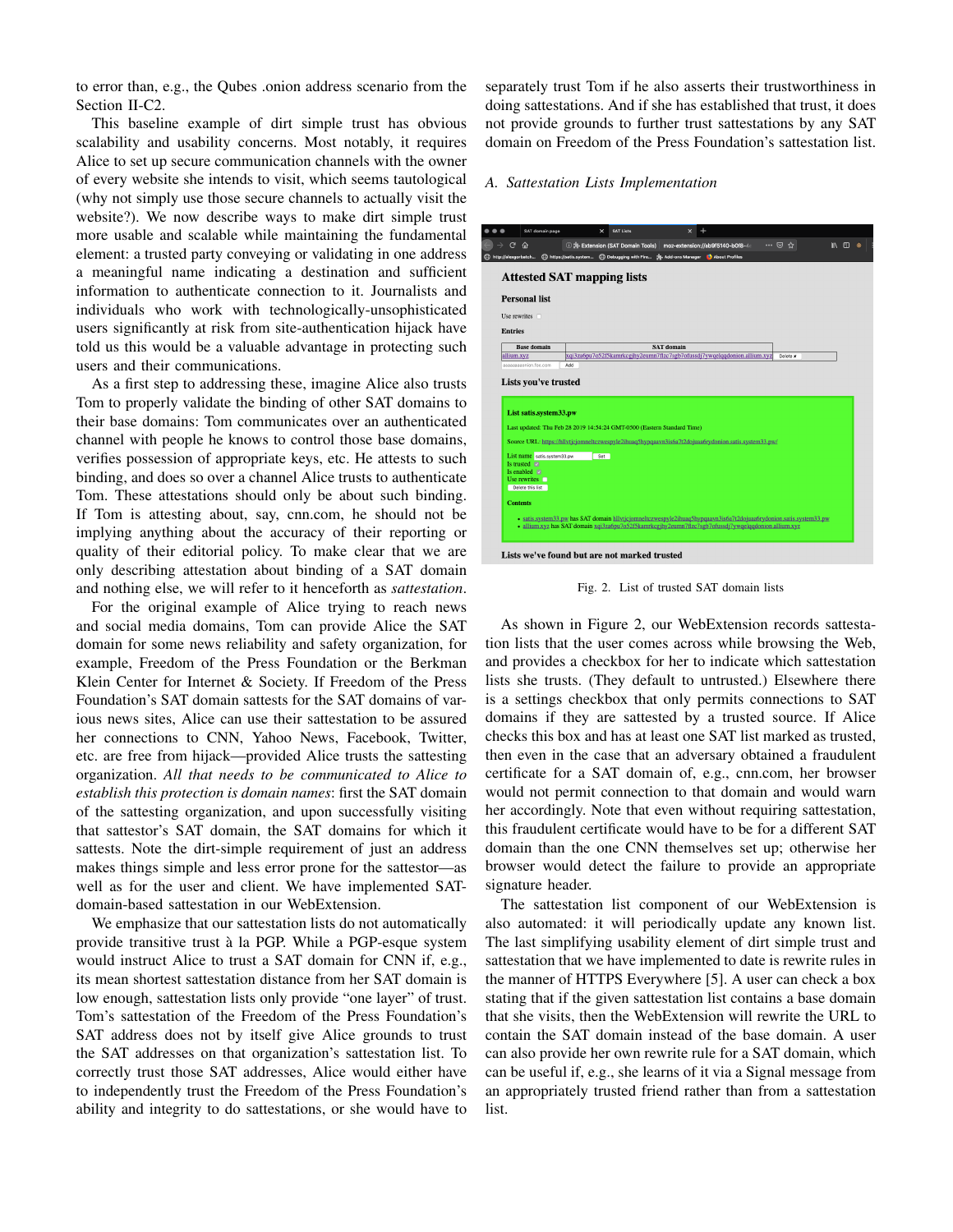# *B. Sattestation Flexibility*

A sattestation site trusted by Alice need not be a publicly reputed organization; the SAT domain she is told about by a trusted friend might simply be his own sattestation site. At the most extreme, Alice might trust only herself to sattest domains, thus the only SAT domains that she will count as sattested are those for which she personally validated with a party she trusts about control of the base domain. This underscores a valuable design property of sattestation: the same mechanism and user interface works across a range of use cases from accessing a small number of personally familiar domains to a large set of domains all over the Internet discovered by happenstance. Here are some examples.

- Alice could choose to only trust her Linux User Group's sattestation list of members' blogs and code repositories.
- Alice may use many Microsoft products, and subscribe to Microsoft's sattestation list for microsoft.com, live.com, office.com, office.net, microsoftonline.com, etc. Microsoft's software could be written to trust the same list in order to more securely download updates.
- A U.S. Government agency such as the Department of Homeland Security or the General Services Administration could produce a sattestation list for all .gov and .mil domains, which would obviate the real DNS attack mentioned in Section I.
- Companies may create a list for their domains to help protect their employees and contractors against accidentally leaking login credentials or sensitive information.
- A web-based VPN could be hosted at a SAT domain to make it hijack-resistent. Man in the Middle attacks have occurred against domains not intended to be reachable much less accessed—by the public [34]. Making SAT versions of these domains can provide defense in depth against attacks on these internal namespaces.

Note that Microsoft could instead set up its own CA. While that is possible for entities the size of Microsoft or the U.S. Government, it is not for smaller entities. And running one's own CA by itself does not provide the same usability or protections. Many browsers do not by default trust certificates issued by the U.S. Government for example. And owning a CA will not prevent other CAs from issuing certificates for Microsoft's domains. Microsoft could pin certificates to their own or an existing CA. But, HPKP has already been deprecated in popular browsers, it would not protect first-time visitors, and pinning provides neither dirt simple trust nor Web embedded security.

# *C. List Performance*

As SAT domain adoption grows, people are likely to adopt some sort of dirt simple trust scheme that requires local state, such as the one we implemented and described in Section V-A. As these lists of SAT domains grow in size, their impact on browser performance and page load time stops being negligible.

Table II shows the worst case performance impact a user can expect from our toy proof-of-concept WebExtension with

| Num. SAT lists |      |      | Each list's length |       |        |
|----------------|------|------|--------------------|-------|--------|
|                |      | 10   | 100                | 1,000 | 10,000 |
|                | 0.00 | 0.02 | 0.06               | 0.48  | 4.14   |
| 10             | 0.02 | 0.04 | 0.32               | 3.96  | 41.8   |
| 100            | 0.12 | 0.42 | 4.04               | 41.3  |        |
| 1,000          | 1.96 | 6.30 | 50.2               |       |        |
| 10,000         | 24.4 | 75.1 |                    |       |        |

TABLE II WORST CASE TIME ADDED TO PAGE LOADING TIME (MS)

aggregate list lengths up to 100,000 entries, assuming she either requires the SAT domains she visits to be sattested or she enables base-into-SAT domain rewriting (enabling both doubles the worst case). By repeatedly performing a search over all the configured sattestation lists for a domain that none of them contain—thereby forcing the code to check every entry of every list—we simulate the worst case when a user requires a domain to be sattested in order to allow herself to visit it or when she has enabled domain rewriting. These tests were performed on a 2015 MacBook Pro running macOS 10.14.3.

Even our naive unoptimized code can check 10,000 aggregate list items in less than 10 milliseconds in most cases, a duration still imperceptible to humans and an aggregate list size large enough to give programmers time to implement optimizations before the performance impact is too great. Straightforward caching optimizations such as memoization would yield significant savings for non-artificial work loads, and moving our WebExtension's functionality into the browser directly would not only allow it to be written in a much faster language such as C, C++, or Rust, but would also remove an artificial memory allocation limit placed on WebExtensions allowing for even larger lists and more memory-hungry storage solutions that enable constant-time lookup (e.g. a pair of hash tables, one for each direction of the SAT domain/traditional domain mapping).

## VI. THE ONION ALTERNATIVE

SAT domain names combine the recognizability of registered domain names with the self-authentication of onion addresses, and as we have previously described, the user can choose an option to permit entering a base domain name (e.g., foo.com) in the URL bar of her browser and have this rewritten to a full SAT domain.

There is an at least superficially similar system currently deployed and in use that, given a regular domain name in the URL bar, will reroute a requested connection to an HTTP Alternative Service [19] at an .onion address. Given the apparent similarity, it is worth exploring these onion alternative services. Like SAT domains, they would seem to connect traditional domain names with self-authentication. Unlike SAT domains, they are intended only for use with Tor Browser. We will discuss other important differences below.

Recall from Section II-C4 that the alt-svc standard permits servers to suggest to connecting clients an alternative network location to be used when connecting to the origin server. Clients generally should follow an alt-svc header if possible,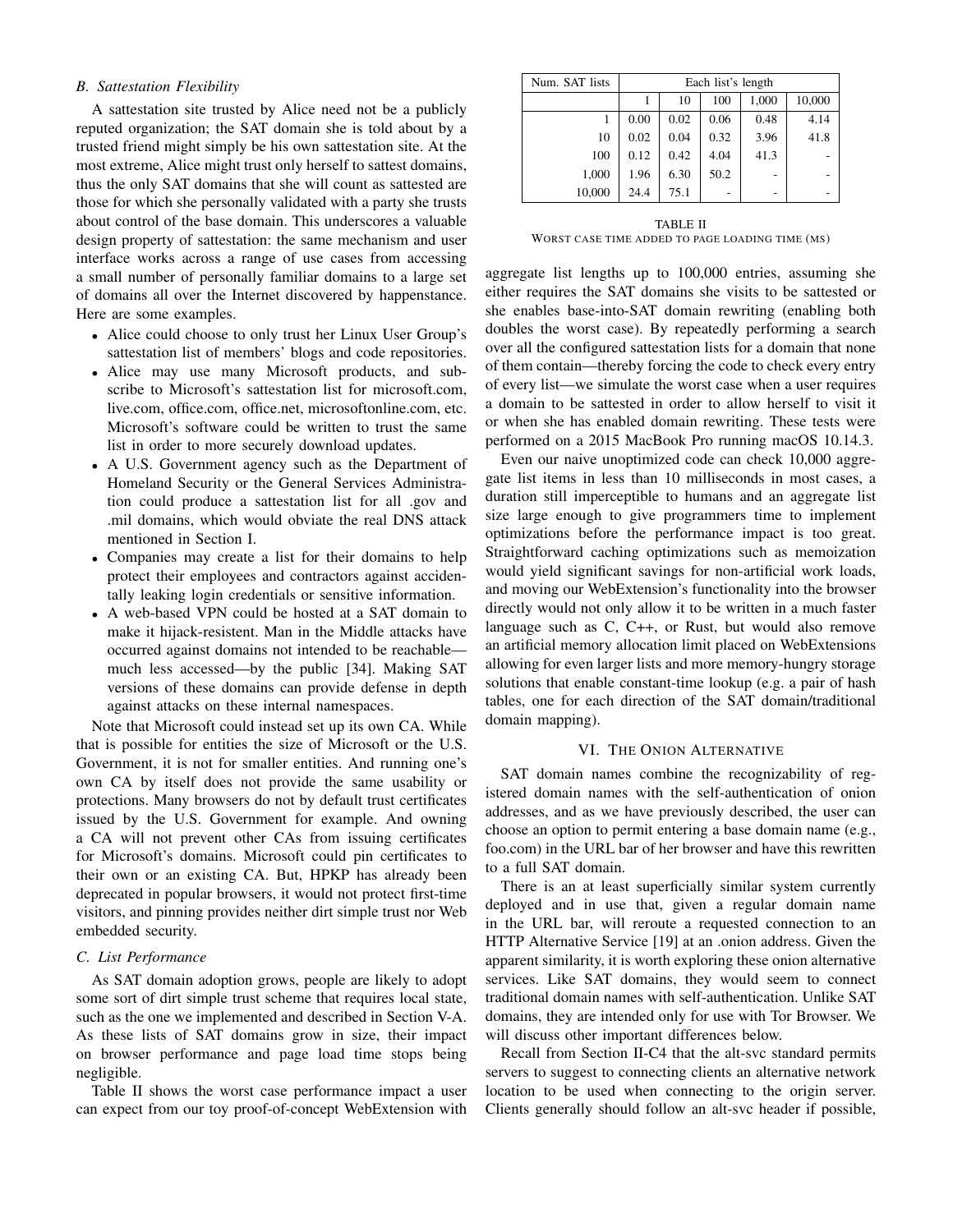but are not required to do so, and a user rerouted to an alternative service will continue to see the original URL in the URL bar. The alternative service uses the same TLS keys needed to authenticate a connection to the origin server.

# *A. Onion Or Not, Here I Come*

Starting in September 2018, Tor users visiting Cloudflarebacked websites (hereafter collectively simplified to cloudflare.com) could be rerouted via alt-svc header to one of ten .onion addresses cflare2n[...].onion [35], which would seem to offer the protection of self-authenticating addresses. And since the URL leading to these alt-service connections and displayed in the browser URL bar would simply be cloudflare.com (or the basic domain that cloudflare is backing), the user sees such connections to these selfauthenticating domains as to a recognizable, traditional domain name. Further, since the TLS certificate supporting the authentication is for the displayed URL, such alt-service connections can use a DV certificate. Such .onion alternative services thus seem to provide the same properties as SAT domains. There are important differences, however, besides the obvous one of only being reachable by Tor Browser clients. To understand those other differences, it will be necessary to understand a bit more about onion alternative services in particular.

After an initial connection to cloudflare.com, further communication with that server should be re-routed to a .onion domain given in the alt-svc header; however, the RFC allows the client to choose to continue connecting to the origin server [19]. The user will always keep seeing cloudflare.com in the URL bar, and there is no simple way for them to determine if re-routing took place short of interaction with command line tools that indicate the state of Tor connections. An altsvc header has a maximum age parameter that defaults to 24 hours. So, assuming her browser chooses to use the onion alt service, the user receives for that site and that day the routing and lookup protections Tor provides to onion services; but again, she has no usable way to verify this.

Inability to tell if a particular connection is via onion service protocols and inability to tell *which* onion alternative service is in use undermines onion service self-authentication. Onion addresses may not be human meaningful, but they are at least human verifiable. As long as the user can see the onion address, she can verify it's the one she is connecting to (alternatively, application software can trivially validate the match). And as long as she has successfully loaded content from it, she knows she is communicating with the correct server with no Men in the Middle. As an alternative service, neither the user nor even "the application that is using HTTP" [19] can verify this anymore: the user cannot tell if an adversary has hijacked her connection to cloudflare.com and given her a bogus .onion alt-svc header.

What's worse is that the adversary may give each user he attacks a different bogus .onion alt-svc header, allowing him to recognize, track, and censor individuals. "HSTS Supports Targeted Surveillance" describes both first-party and thirdparty surveillance and censorship of users via HSTS header state [26]. The same attacks can be conducted using alternative services rather than HSTS state. In fact they are easier to encode since a single .onion alt-svc header can encode the Web behavior history of previous alt services visited, without the need for multiple redirects.

RFC 7838 explicitly acknowledges the tracking potential of alternative services, although not the possibility of censorship. Nor does it discuss the prospect of another means to do crosssite tracking by advertisers, CDNs, etc., or of encoding the history of visit behavior in the offered alt services themselves and possibly using this to selectively offer content. Fortunately, because of Tor Browser's first-party isolation protections, third-party versions of these attacks are not possible via onion alt services. Nonetheless, onion alt services make first-party tracking and censorship attacks harder to detect: for example, after the initial obtaining of a TLS certificate, no DNS or BGP hijack is needed for clients to be routed to the wrong location.

Our purpose in describing onion alternative services was to describe a protocol currently in use that, at first glance, might appear to accomplish the goals of SAT domains. We thus say no more about these attacks. We will, however, end this section with a description of how we have added a feature to our WebExtension that counters the attacks we discovered.

# *B. Alty Alty Onion Free*

Our WebExtension filters out all alt-svc headers before the browser is allowed to learn of them and use them, taking advantage of RFC 7838's option of ignoring these headers. As shown in Figure 3, our WebExtension remembers altsvc headers that it has seen, and it does not pass on alt-svc headers unless the user indicates she wants to allow them. For SAT domains and .onion domains listed as alternative services, our extension performs the client checks described in Section IV-B. If they fail, we indicate *No* in the "onion sig" cell seen in Figure 3.

This is simply a proof-of-concept interface and functionality that arose indirectly in our investigation of technologies related to SAT domains. Though it may prove useful for alt services in general, analysis and/or studies would be needed to determine a worthwhile usable security approach.

# VII. WEAVING SECURITY INTO THE WEB'S FUTURE

The Web has followed a rich, centuries-old information technology tradition of developing something really cool that becomes massively popular or important, and then—as its general lack of any security becomes painfully clear—bolting some onto the developed technology.

This is not simply laziness or perpetuation of shortsightedness; predicting even the concepts of security applicable to a radically new technology and how it will be used and embedded into the structure of daily life and business is notoriously problematic. And once an indication of these begins to emerge, requiring whole-cloth adoption of "better" alternatives is generally as unrealistic as is preserving the status quo. Still the more we are able to integrate and improve security without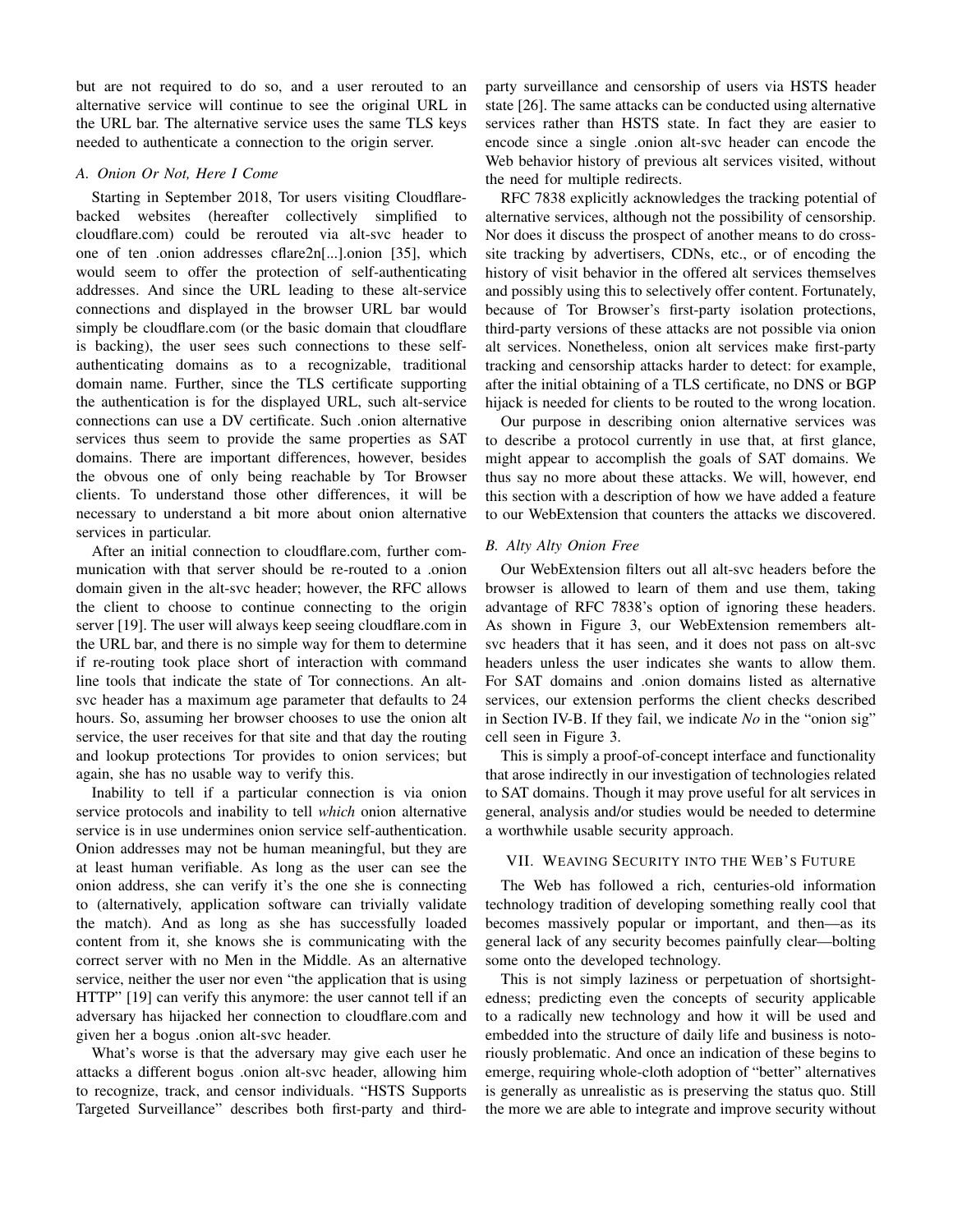|            |                                                                                                                                           |                 |   | SAT domain page                                   |  |  | $\times$ |                                    |                                                                 |  |  |         |  |              |   |  |
|------------|-------------------------------------------------------------------------------------------------------------------------------------------|-----------------|---|---------------------------------------------------|--|--|----------|------------------------------------|-----------------------------------------------------------------|--|--|---------|--|--------------|---|--|
|            |                                                                                                                                           | G               | ⋒ |                                                   |  |  |          | <b>D</b> https://satis.system33.pw |                                                                 |  |  | …   ∞ ★ |  | $\mathbb{I}$ | ⊡ |  |
| $\bigcirc$ |                                                                                                                                           |                 |   |                                                   |  |  |          |                                    | <b>Alternate Services for this domain</b>                       |  |  |         |  |              |   |  |
|            | These are the alternate services we've noticed from this domain. We have only let the browser use ones marked Yes in the trust<br>column. |                 |   |                                                   |  |  |          |                                    |                                                                 |  |  |         |  |              |   |  |
|            | domain<br>onion sig trust<br>$\vee$ x<br>hllvtjcjomneltczwespyle2ihuaq5hypqaavn3is6a7t2dojuaa6rydonion.satis.system33.pw Yes              |                 |   |                                                   |  |  |          |                                    |                                                                 |  |  |         |  |              |   |  |
|            |                                                                                                                                           |                 |   | <b>View SAT lists</b>                             |  |  |          |                                    |                                                                 |  |  |         |  |              |   |  |
|            |                                                                                                                                           | <b>Settings</b> |   |                                                   |  |  |          |                                    |                                                                 |  |  |         |  |              |   |  |
|            |                                                                                                                                           |                 |   | SAT domains must be attested                      |  |  |          |                                    |                                                                 |  |  |         |  |              |   |  |
|            |                                                                                                                                           |                 |   | <b>Rollout Relaxations</b>                        |  |  |          |                                    |                                                                 |  |  |         |  |              |   |  |
|            |                                                                                                                                           |                 |   |                                                   |  |  |          |                                    | SAT domains may be covered by a wildcard in the TLS certificate |  |  |         |  |              |   |  |
|            |                                                                                                                                           |                 |   | SAT AltSyc does not have to be in TLS certificate |  |  |          |                                    |                                                                 |  |  |         |  |              |   |  |
|            |                                                                                                                                           | newer).         |   |                                                   |  |  |          |                                    |                                                                 |  |  |         |  |              |   |  |

Fig. 3. Extension filters out alt-svc headers by default, and empowers user with choice to use them or not

doing too much violence to existing infrastructure, including existing security infrastructure, the better.

Abstractly, the World Wide Web is a network comprised of labeled nodes and directed arcs between them. Node labels are URLs consisting in full or part of domain names, and domains are the labels for which TLS certificates are issued. While TLS certificates add security to the Web, they are attached externally rather than internally as part of its structure. By contrast, SAT domains are themselves unique labels for nodes capable of having arcs directed to or from them. They thus weave security directly into the structure of the Web.

Recall our example of a U.S. Government sattestation domain for .gov and .mil SAT domains. If Alice is in a communications environment where almost all news sources (including Internet, print, broadcast, etc.), are censored, she might need a specific trust root to reliably discover and validate this sattestation domain. If, however, she has means to access Internet sites from multiple diverse network locations (e.g., her local ISP plus a few Tor exits in diverse locations), as well as relatively unrestricted access to popular print and broadcast media, then an announced U.S. Government SAT domain for .gov and .mil sattestation that appears in several of these places and goes unrefuted for a few days can be taken as genuine and correct. And because the SAT domain is a label for a Web node, her media sources are likely to reference it explicitly. Unlike bolted-on security such as TLS, Alice does not have to assume she's receiving the sattestation domain's security benefits without interference: if she connects without errors to its URL, she is receiving its security benefits.

As SAT domains become wider spread and the number of links between them grows, the search engine rankings of SAT domains will increase as well. As legitimate SAT domains bubble to the top of search results, it will be harder to hijack those clients that check SAT authentication even if they have not yet determined the correct SAT domain for their intended destination. This is gameable of course by using Search Engine Optimization (SEO), but not easily without detection by someone who would raise an alarm and report it. The more that security is woven directly into the Web, the higher the bar is for malicious parties to impersonate prominent organizations, companies, etc. in search results.

There is currently no simple way to determine if a fraudulent DV certificate was obtained from a misbehaving CA or if the CA experienced DNS or BGP hijack when validating control of the domain for which it issued the certificate. Honest CAs wishing to enhance their reputation for reliability thus have incentive to raise the bar for deceiving them—particularly if it can be done relatively cheaply, quickly, and easily. If, when issuing a DV cert that includes a SAT domain, the CA checked for possession of the private onion key along with its other usual checks, then it could not be tricked into issuing a cert for any existing SAT domain by anyone not possessing that key. TLS hijacks that are based on DNS or BGP hijack (such as those announced in January 2019 [2]) would not be possible. (It would still be possible to obtain a cert for the same parent domain but with a *different* onion subdomain, which presumably would not be on the same sattestation lists, would not match URLs for existing links from other sites to the original SAT domain, etc.)

The checks that should be performed to place a SAT address on a sattestation list have some similarity to those required to obtain an EV certificate. If possession of a private onion key were incorporated into the checks performed for issuance of an EV certificate, then the CA could also serve as sattestor for any EV certificate it issued. This highjack resistance for any browser trusting the CA for sattestation is a value add that can be advertised, creating an incentive for CAs to incorporate SAT addresses into the issuance of EV certificates, not merely DV certificates. This also shows the flexibility of the contextual trust provided by sattestation: it can scale down to trust in a single person or scale up to purely structural requirements of a CA issuing EV certs.

Not all impacts of SAT domains are simplifying. There are complexities that arise from weaving security into the Web's structure in this way. Revocation or rotation of the keys encoded in SAT domains requires updating links—changing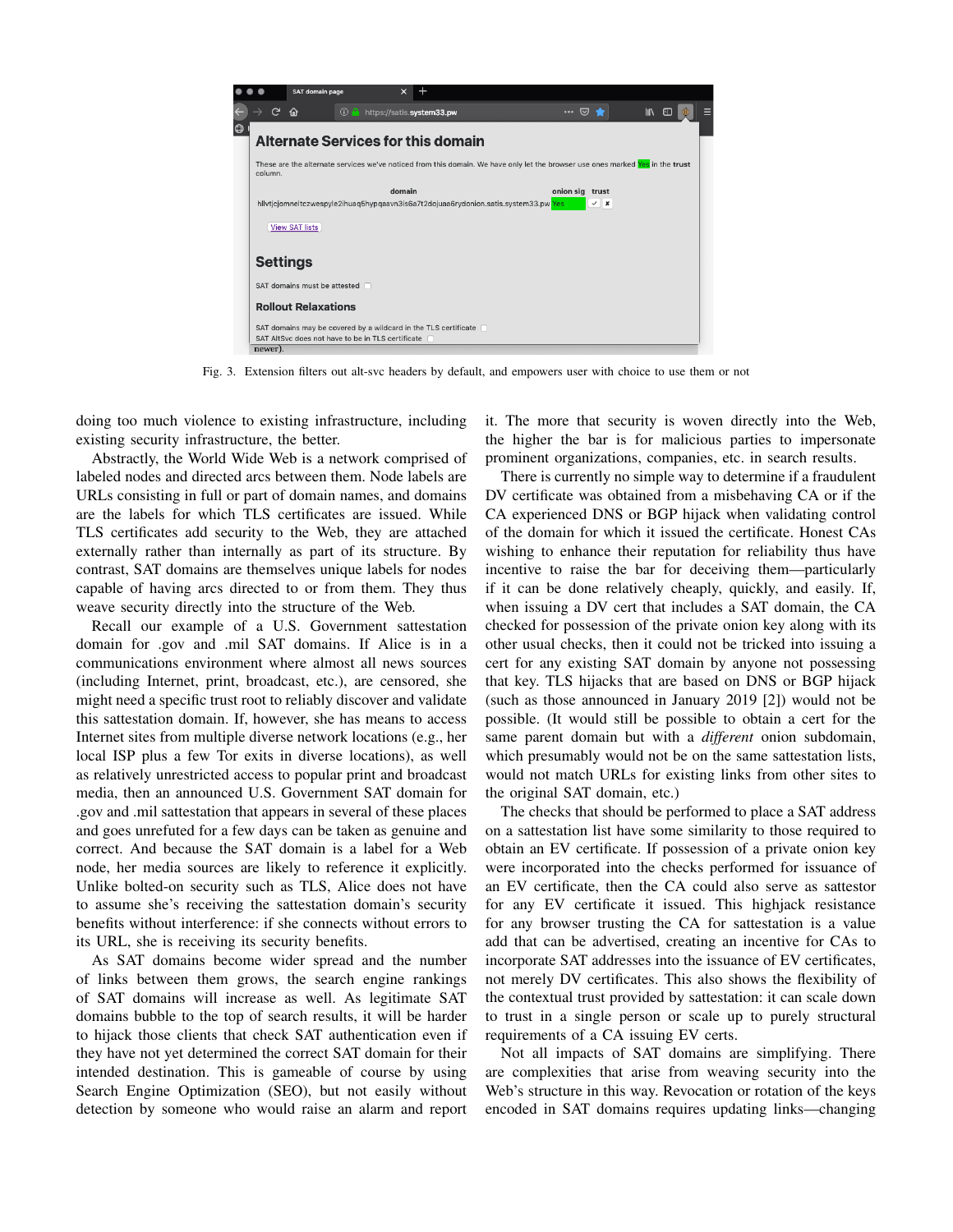the structure of the Web. As we noted in Section III-B, SAT domain keys could be kept offline exposing them to less risk. Nonetheless, it will sometimes be necessary to change them. The most reasonable way for this to interplay with Web dynamics in the context of SAT domains is an interesting research question that it would be better to more fully understand before significant deployment.

On the other hand, Web dynamics are not only made more complex by SAT domains. For example, abandoned domain names and subdomain names—particularly those for financial institutions—have been the target of adversaries hoping to capitalize on the former domain owner's reputation [36]. If the abandoned domains were SAT domains, however, and if CAs checked for control of the private onion key before issuing a new cert, then it would be impossible to obtain a new cert for any of these domains from an honest CA.

Also, note the mechanisms for authentication of SAT domains contain a built-in means to revoke TLS keys. If the onion-cert credential header does not sign the TLS certificate for the TLS key being used, then the WebExtension will flag this as an authentication failure. Further simplifying, there is no need provide a separate revocation list or OCSP status update for SAT domains—assuming the future validity of the header (default of about three days) is narrow enough or can be tuned appropriately. Besides reducing overhead of communication with a CA (by clients or by servers in the case of OCSP stapling), this means of TLS key revocation is authority-independent.

In a future where SAT domains have become widespread, there is a degree of protection provided even to those clients that do not perform the checks associated with SAT domains. As SAT domains become more commonly linked and sattested, the fraction of users that can be tricked by gaming ranking algorithms to get them to connect to doppelganger SAT domains goes down. While such attacks may remain useful in targeted situations, the incentives to perform them stemming from their general level of success diminish. Similar to the case above of protection for SAT-authentication-checking clients lacking sattestation information, the level and structure of protection from such "immunological" effects given different network and user parameters is another interesting avenue for research that arises from SAT domains.

Our extension does work in Tor Browser for purposes of checking self-authentication and valid binding of SAT domain with base domain. And as noted above, our onion subdomains have the same encoding as Tor's .onion addresses, and we use the same signature generation code as they do. But SAT address lookup in Tor Browser currently uses DNS, and Tor connections to SAT domains use the same routing as for any other destination on the Internet that is not a .onion domain. It would be natural to add for Tor users the superior protections of lookup and routing to .onion services by making the relevant changes needed so that these apply to SAT domains as well.

The interfaces we have designed are merely proof-ofconcept. Best usability designs, best choice of parameter and settings, etc. would benefit from usability analysis, as would some of the dynamics issues raised above (though those are not merely usability issues). We have not, for example, provided a general policy framework or mechanism to decide for which SAT domains a particular sattestation site should be trusted to attest, much less how or by whom to enforce this. And, our proof-of-concept sattestation interface is via lists retrieved by clients from trusted entities, but it may be preferable to instead (or in addition) manage this via credentials that a SAT domain provides as a header.

Further, self-authentication of the address need not be in the subdomain; it is possible to put it in the URL path. This opens up many possibilities. For example, if CA/Browser Forum guidelines are ever relaxed to permit .onion addresses as SANs in DV certificates, then the WebExtension check could apply to SAT addresses in URL paths or path queries to make sure the registered domain name and .onion address are both appropriately in the certificate. Subject to the details, this would still support dirt simple trust and webembedded security without the need to change DNS records. It might also remove a motivation to take advantage of the rollout relaxation. (Note that at the time .onion addresses were restriced to EV certificates, they were based on a much earlier, cryptographically weaker onion address system than the current one on which the SAT addresses and signatures described above are based.)

SAT domains address significant, recently demonstrated threats to Web security. And they do this in a way that is incrementally deployable, available now, and synergizes with existing Web infrastructure. But they also raise many interesting research questions, which we welcome you to join us in exploring.

## ACKNOWLEDGMENTS

The authors wish to thank Richard Barnes, Roger Dingledine, and Peter Eckersley, for helpful conversations, and thank Bill Budington, Georg Koppen, Ben Laurie, Wouter Lueks, Eric Mill, Seth Schoen, Nick Sullivan, Ryan Wails and our anonymous reviewers for helpful comments on drafts of this paper that greatly improved it.

#### **REFERENCES**

- [1] M. T. Khan, J. DeBlasio, G. M. Voelker, A. C. Snoeren, C. Kanich, and N. Vallina-Rodriguez, "An empirical analysis of the commercial VPN ecosystem," in *Internet Measurement Conference (IMC '18)*. ACM, 2018, pp. 443–456.
- [2] M. Hirani, S. Jones, and B. Read, "Global DNS hijacking campaign: DNS record manipulation at scale," https://www.fireeye.com/blog/threatresearch/2019/01/global-dns-hijacking-campaign-dns-recordmanipulation-at-scale.html, January 9 2019.
- [3] C. C. Krebs, "Emergency directive 19-01: Mitigate DNS infrastructure tampering," https://cyber.dhs.gov/assets/report/ed-19-01.pdf, January 22 2019.
- [4] B. Z. Wilcox-O'Hearn, "Names: Distributed, secure, human-readable: Choose two," https://web.archive.org/web/20011020191610/http: //zooko.com/distnames.html, October 12 2001.
- [5] "HTTPS Everywhere," https://www.eff.org/https-everywhere.
- [6] "How it works," https://letsencrypt.org/how-it-works/.
- [7] H. Birge-Lee, Y. Sun, A. Edmundson, J. Rexford, and P. Mittal, "Using BGP to acquire bogus TLS certificates," in *Hot Topics in Privacy Enhancing Technologies (HotPETs)*, 2017.